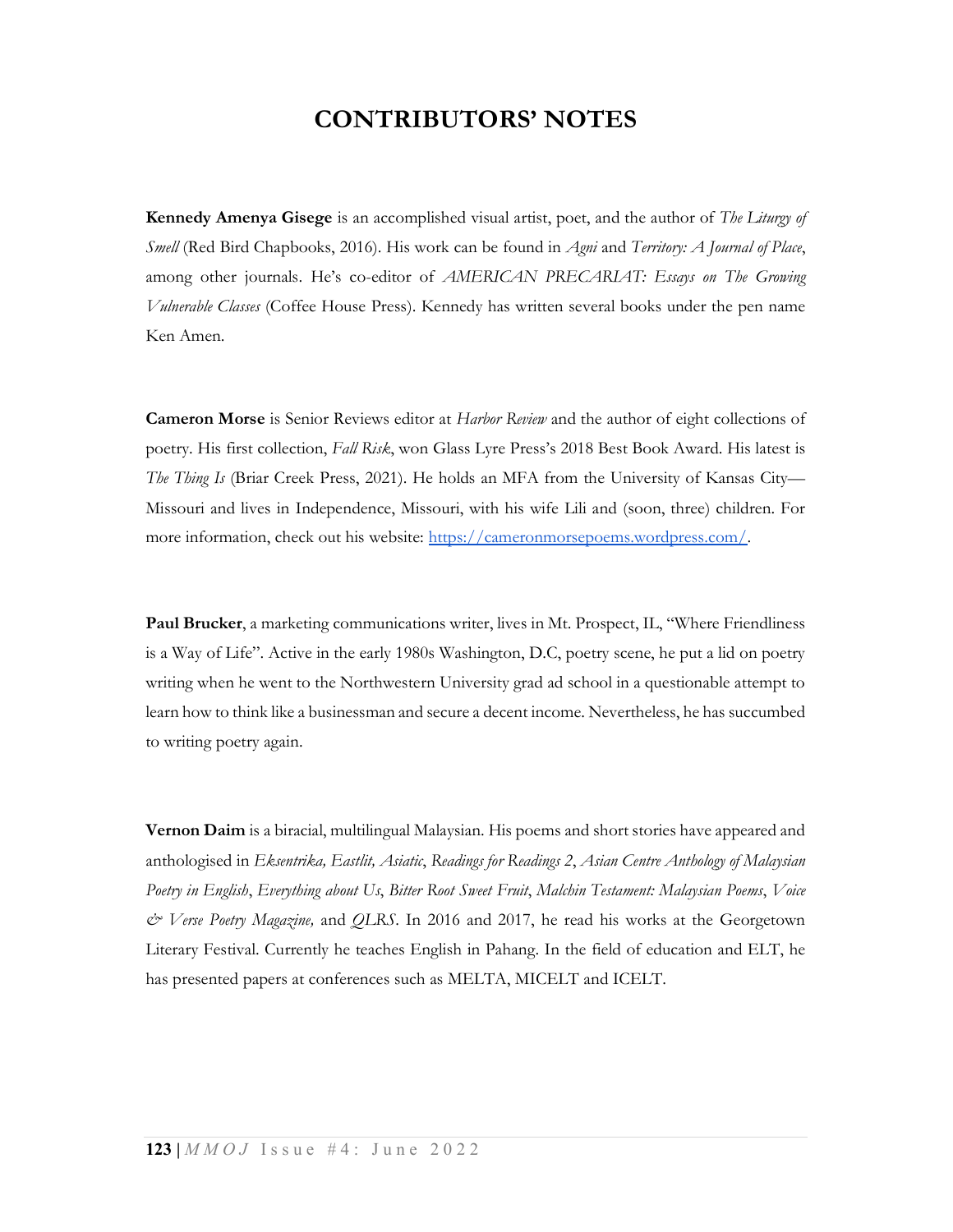John Grey is an Australian poet, US resident, recently published in *Sheepshead Review, Stand, Poetry* Salzburg Review, and Hollins Critic. His latest books, Leaves on Pages, Memory Outside the Head, and Guest of Myself are available through Amazon. Work upcoming in Ellipsis, Blueline, and International Poetry Review.

Julian Matthews is a former journalist and a minority of Sri Lankan, Chinese and Indian descent, based in Malaysia. He is published in The American Journal of Poetry, Beltway Poetry Quarterly, Second Chance Lit, New Verse News, Nine Cloud Journal, Sparked Literary Magazine, Autumn Sky Poetry Daily, CC&D Magazine, Borderless Journal and WordsFest Magazine. Link to published poems: www.linktr.ee/julianmatthews

Lawrence Pettener is a father, husband, son, Liverpool-Irish writer and copy-editor. His poetry has reached journals, live audiences and the BBC since 1979, with nods from Ted Hughes, Philip Gross and others. An M.A. in Creative Writing followed (Bath Spa, UK), then two poetry publications (audio, print). Three collections presently await publication. He edits solo authors' works from his Subang Jaya office and provides individual poetry mentoring, group workshops and Poet in Resonance schemes. www.facebook.com/lawrencepettenerwriter

Sanket Mhatre has been curating Crossover Poems – a multilingual poetry recitation session featuring some of the most prominent Indian poets from multiple languages. Apart from this, he has also been featured at Kala Ghoda Arts Festival, Poets Translating Poets, Goa Arts & Literature Festival, Jaipur Literature Festival, Akhil Bharatiya Marathi Sahitya Sammelan, Vagdevi Litfest and Glass House Poetry Festival. His first book of cross-translated poems, Sarva Anshantun Apan / The Coordinates of Us (co-written with Rochelle Potkar) has been released by Varnamudra Publications.

Unni Menon was born in Ipoh during the last days of WWII. He started writing very young. His teachers thought he would live or die with those skills as they saw no other skills. His first published short story won a BBC competition in 1966. Nothing much after that as he became a lawyer, then a teacher. He still writes, mostly for his own pleasure, lapping at the edges of that great ocean of possibilities that evolved this country. He sees the great story waiting to be written.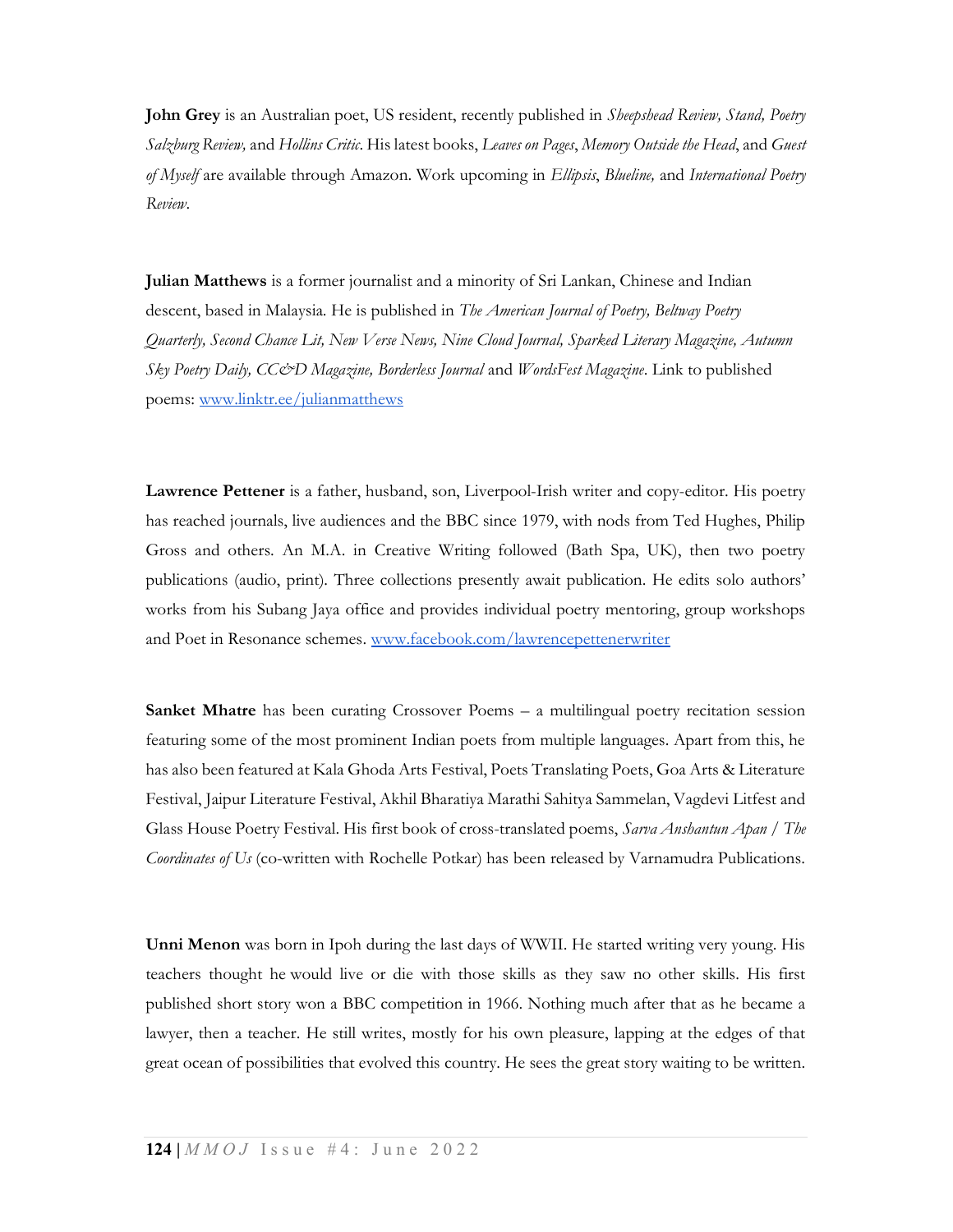John Martino is a writer, photographer, and educator currently residing in Hong Kong, where he conducts academic writing and revising workshops for university students. His creative work has appeared in a number of publications, including Another Chicago Magazine, Connotation Press, The Bitchin' Kitsch, BOMBFIRE, and the anthology  $Envy$ : 7 Deadly Sins (Vol. 6) from Pure Slush Books.

Scott Henderson (he/him/his) was born and raised in the Southern U.S., though he has also lived for brief periods in Europe and Asia. He is a teacher who loves books and the ability of words to enlighten, entrance, and engage. He has published poetry and non-fiction, with a special focus on gender and sexuality. He is an advocate for those who have been marginalized and/or ostracized. He tries to imagine worlds that don't exist—and to understand the one that does. He usually prefers listening to talking. He values kindness and a sense of humor.

Stephen S. Howie is an award-winning journalist, nonfiction writer, college professor and videographer. His first book, The Bluffton Charge: One Preacher's Struggle for Civil Rights won the Mammoth Books Nonfiction Prize. From 2016 to 2018, Howie collaborated with Dr. Lorenzo Cohen, director of integrative medicine at MD Anderson Cancer Center, to research and write AntiCancer Living: Transform Your Life and Health with the Mix of Six (Viking/Penguin). In addition to books, Howie has written articles, essays, profiles and investigative journalism for prominent newspapers, literary journals and magazines. To see and read examples of his work, visit his website at: www.stephenhowie.com.

Joseph Pearl is a recent graduate from the University of Connecticut. A long-distance runner, he enjoys parting wooded trails before retiring to his bookshelves by evening.

**Shanthini Pillai** (PhD) is Associate Professor at the Faculty of Social Sciences and Humanities, National University of Malaysia (UKM). Her research interests are anchored primarily in cultural studies with particular reference to diaspora and transnationalism, ethnic diversity, and religious mobilities, especially in the context of global South Asian communities. She has published widely in her area of expertise, has headed a number of research projects on transnationalism and cultural identity, and held Research Fellowships at the University of Queensland, Australia and the Asia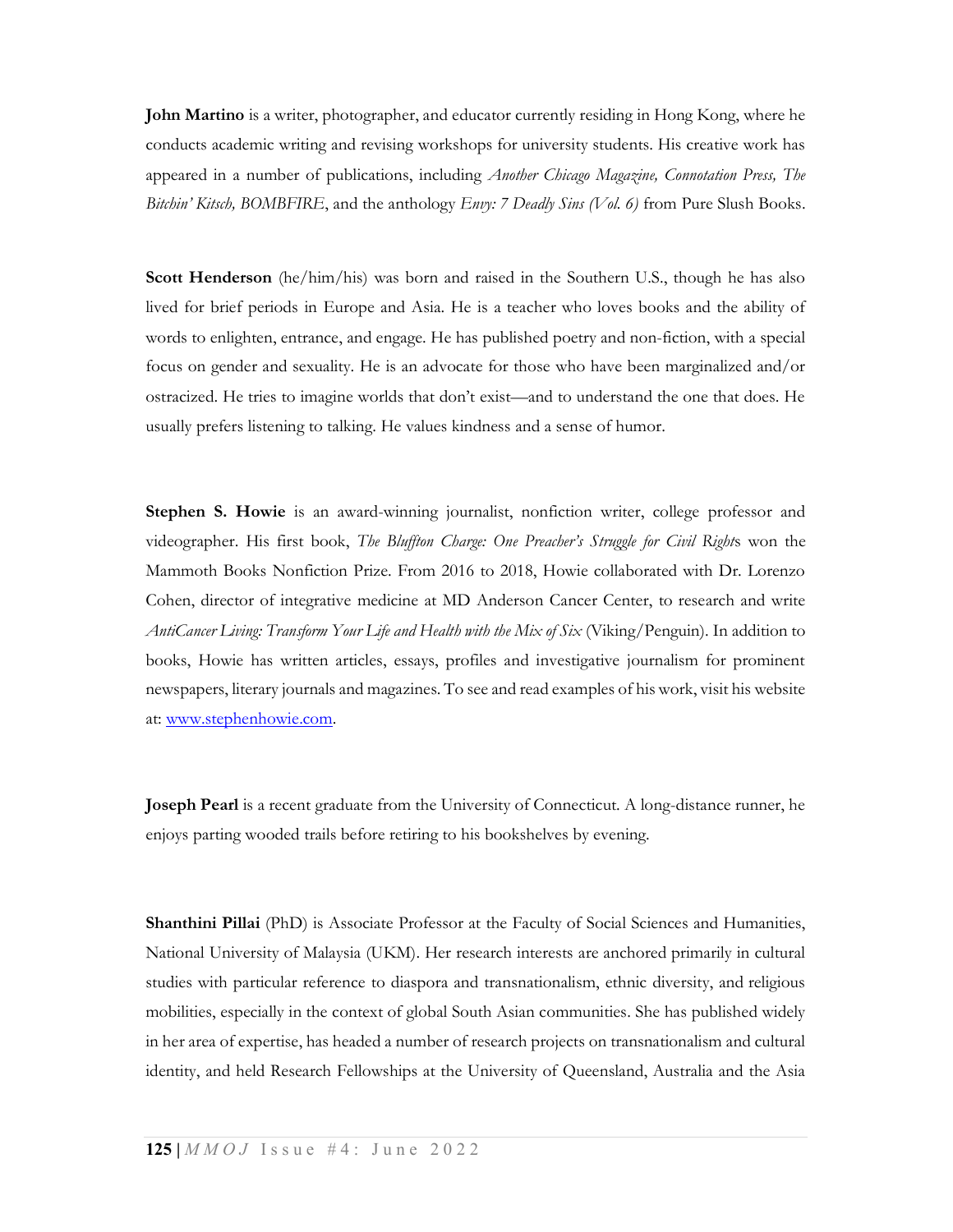Research Institute, Singapore. Her most recent research project focuses on diaspora, religious mobilities and the French Missionaries in colonial Malaya.

Wong Phui Nam is a poet and playwright. His lifelong passion for poetry was nurtured by his time at Raffles College, Singapore (which later became the University of Malaya) in the 1950s. Most of his early poems appeared in the anthology *Bunga Emas* (1964). His first poetry collection, How the Hills are Distant, was published by Tenggara in 1968. After a long hiatus, he published Remembering Grandma and Other Poems (1989), Ways of Exile (1993), Against the Wilderness (2000), An Acre of Day's Glass: Collected Poems (2006), and The Hidden Papyrus of Hen-taui (2013). His first play, Anike, was published and performed in 2006. A second play, Aduni, was published in Asiatic the same year.

Edwin Thumboo's oeuvre of poetry and literary criticism has earned him widespread recognition as a pioneering figure in anglophone Singaporean literature and the nation's unofficial poet laureate. He has published three poetry collections – Rib of Earth (1956), Ulysses by the Merlion (1979) and A Third Map (1993) – and two anthologies: The Best of Edwin Thumboo (2012) and A Gathering of Themes (2018). He has won numerous awards and accolades, including the National Book Development Council of Singapore Book Award for Poetry, the S.E.A. Write Award, the Cultural Medallion for Literature, the ASEAN Cultural and Communication Award (Literature), and the Raja Rao Award. Since retiring from NUS (his alma mater and long-time employer) in 1997, Thumboo has held the position of emeritus professor.

Nilanjana Sengupta is an author from Singapore who has built a reputation in writing books that travel to unchartered territories. In her latest publication, The Votive Pen (Penguin Random House), nominated for the Singapore Book Awards, 2021, she ventures into the fiercely intellectual mind of Edwin Thumboo, the poet-laureate of Singapore. In A Gentleman's Word (ISEAS-Yusof Ishak Institute, 2012), she chronicled the legacy of a forgotten war hero, Subhas Chandra Bose across Southeast Asia. In The Female Voice of Myanmar (Cambridge University Press, 2015), she wrote of the latent masculine bias of Burmese culture and women voices which have managed to cut through the clutter. A Biography of M Bala Subramanion (World Scientific Press, 2016) was a nuanced look at the Tamils of Singapore who struggle with vulnerabilities of their own despite making up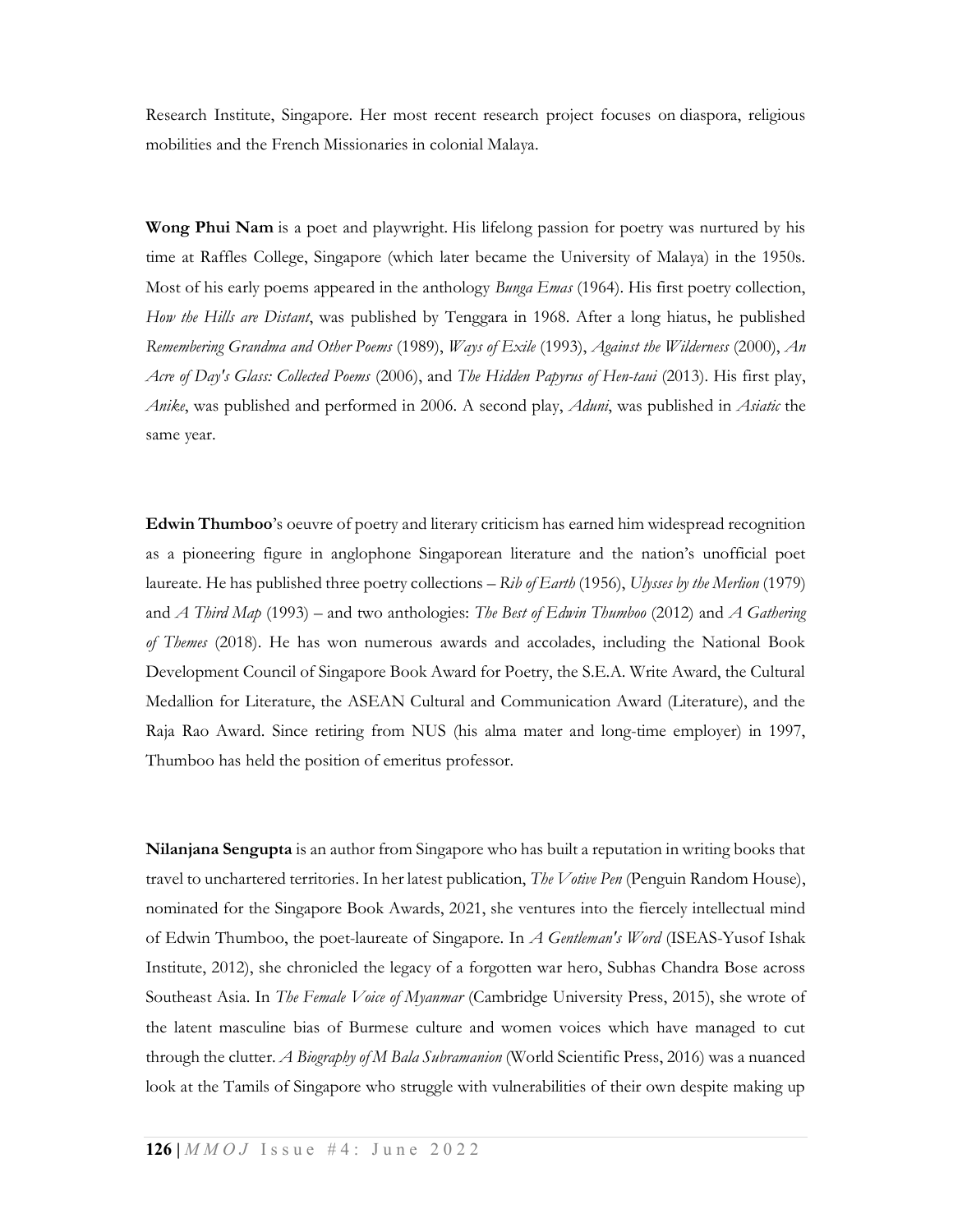the majority of the Singaporean Indian community. She has been a research scholar at NUS and ISEAS-Yusof Ishak Institute, and her critically acclaimed books have been translated and included in university courses.

Before his retirement, Oliver Seet Beng Hean was an Associate Professor of English at the National Institute of Education in Singapore. He has been a teacher educator for the greater part of his life. His poems have been published in many anthologies, magazines, newspapers and periodicals. These include Litmus One, Selected University Verse 1949–1957; Anthology of ASEAN Literature: The Poetry of Singapore;  $\mathcal{O}W$ ords: Poems Singapore and Beyond; The Second Tongue: An Anthology of Poetry from Malaysia and Singapore; The Flowering Tree: Selected Writings from Singapore/Malaysia; Journeys: Words, Home and Nation: Anthology of Singapore Poetry (1984–1995); and Bunga Emas: An Anthology of Contemporary Malaysian Literature (1930–1963). His book, Once (Word Image, 2019), collects his poems written over the span of six decades.

Heng Siok Tian's most recent collection is Grandma's Attic, Mom's HDB, My Wallpaper (2021). Her past collections include Crossing the Chopsticks and Other Poems (1993), My City, My Canvas (1999), Contouring, (2004), Is My Body a Myth (2011) and Mixing Tongues (2011). She co-authored The Adopted: Stories from Angkor (2015) and Lost Bodies: Poems between Portugal and Home (2016). Her short play, The Lift, staged in 1991, was read at the Third International Women Playwrights' Conference in Adelaide in 1994. In 2000, she was a Fellow with the Iowa International Writing Program at the University of Iowa, USA on a National Arts Council Fellowship. She participated in literary events in China (1999), USA (2000), Philippines (2001), Stockholm and Sweden (2007) and France (2012).

Robert Yeo is a well-known poet and playwright who has written essays, memoirs and even opera librettos. He has edited several anthologies of short stories and plays, and co-authored texts on teaching literature. His poems are collected in *The Best of Robert Yeo* and his plays in *The Singapore* Trilogy. In 2011, he was a recipient of the S.E. Asian Write Prize.

Cyril Wong is a Singapore Literature Prize-winning poet and fictionist. His last work was Infinity Diary, a collection of poems published by Seagull Books in 2020.